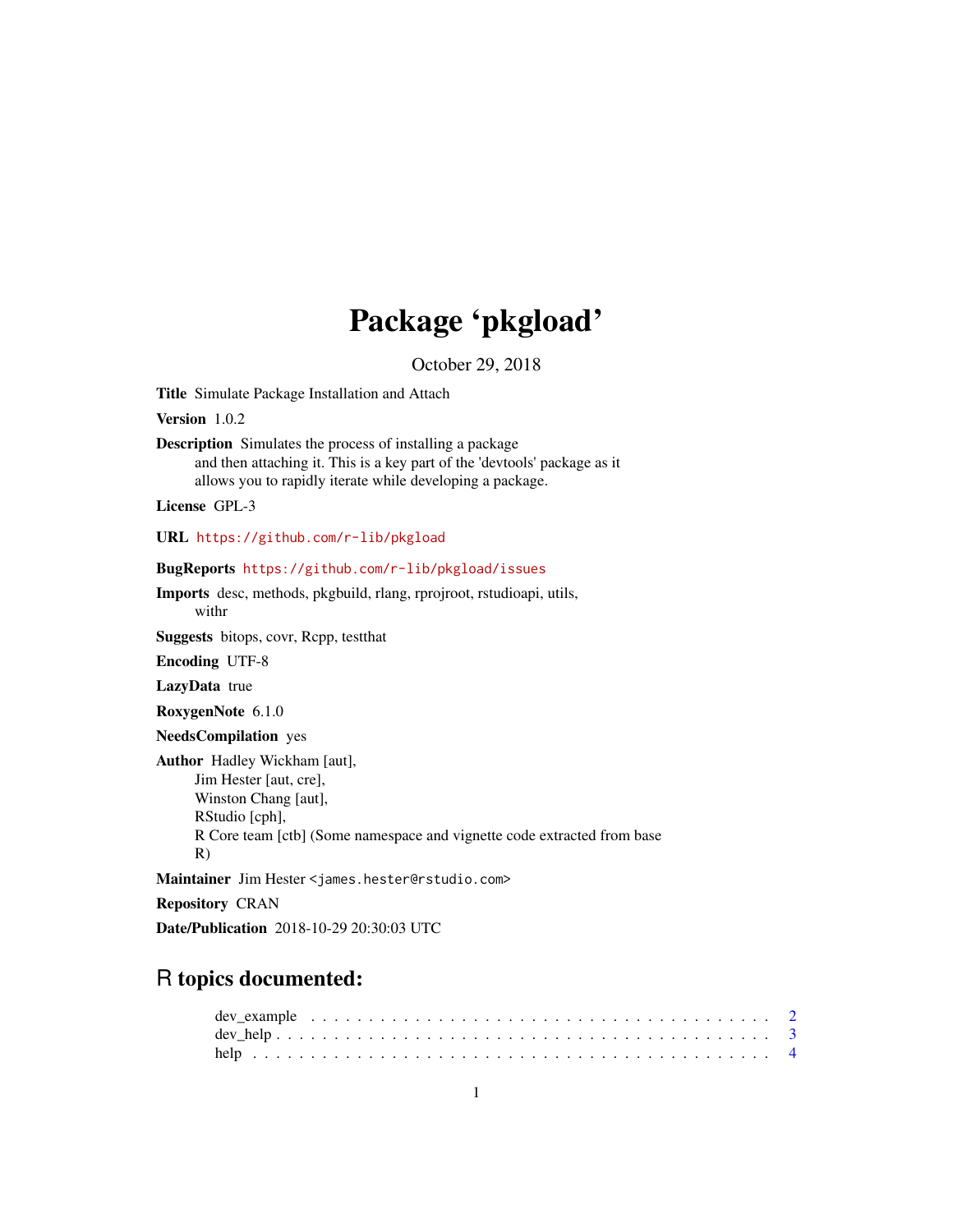# <span id="page-1-0"></span>2 dev\_example

| Index |  |
|-------|--|
|       |  |
|       |  |
|       |  |
|       |  |
|       |  |
|       |  |
|       |  |
|       |  |
|       |  |
|       |  |

dev\_example *Run a examples for an in-development function.*

# Description

dev\_example is a replacement for example. run\_example is a low-level function that takes a path to an Rd file.

# Usage

```
dev_example(topic, quiet = FALSE)
```

```
run_example(path, test = FALSE, run = FALSE, env = new.env(parent =
 globalenv()), quiet = FALSE)
```
#### Arguments

| topic | Name or topic (or name of Rd) file to run examples for                                                                                                           |
|-------|------------------------------------------------------------------------------------------------------------------------------------------------------------------|
| quiet | If TRUE, does not echo code to console.                                                                                                                          |
| path  | Path to . Rd file                                                                                                                                                |
| test  | if TRUE, code in \donttest{ \ will be commented out. If FALSE, code in \testonly{ \}<br>will be commented out. This parameter is only used in R 3.2 and greater. |
| run   | if TRUE, code in $\dot{\mathcal{S}}$ will be commented out.                                                                                                      |
| env   | Environment in which code will be run.                                                                                                                           |
|       |                                                                                                                                                                  |

# Examples

```
## Not run:
# Runs installed example:
library("ggplot2")
example("ggplot")
```
# Runs develoment example: dev\_example("ggplot")

## End(Not run)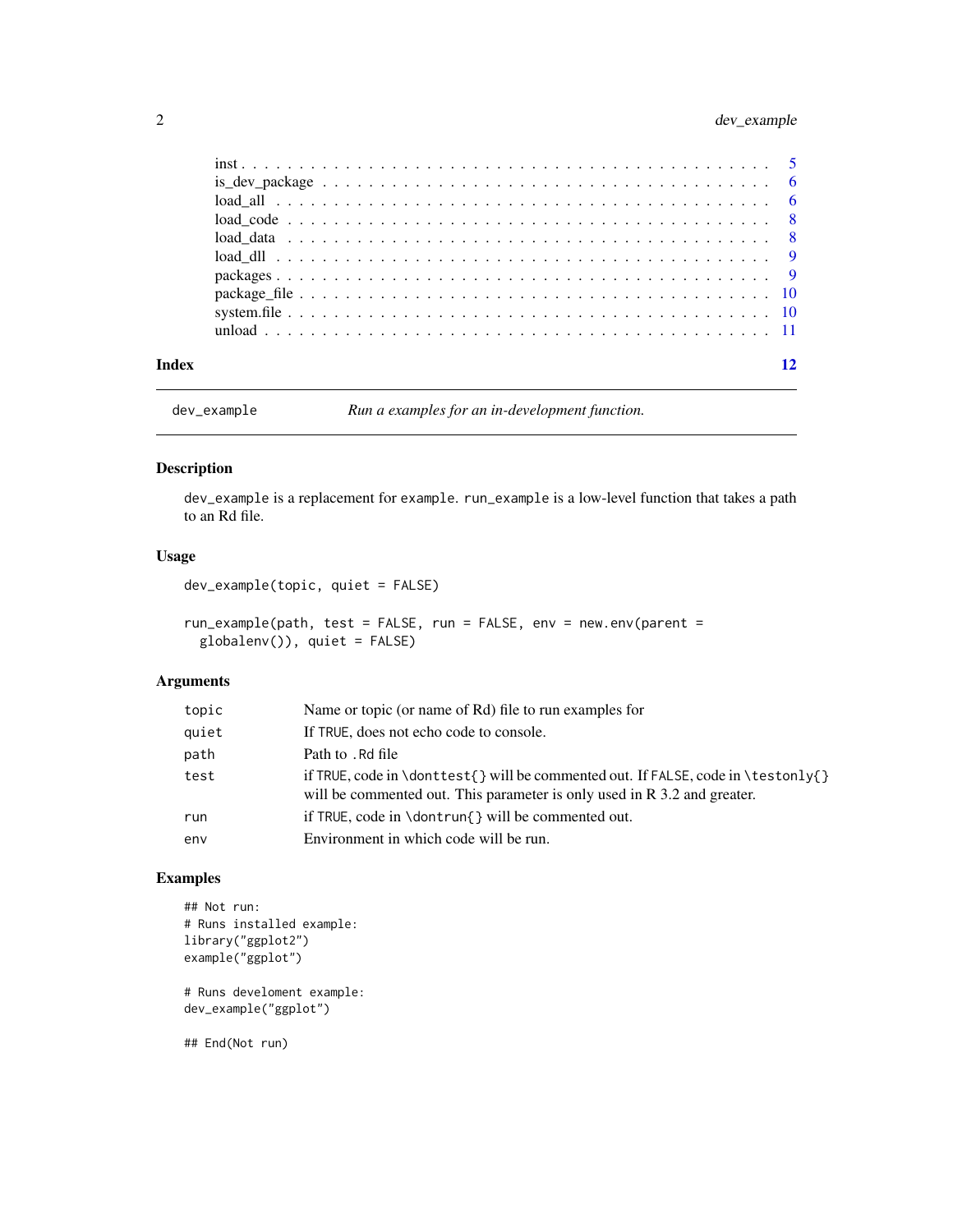<span id="page-2-0"></span>

dev\_help searches for source documentation provided in packages loaded by devtools. To improve performance, the .Rd files are parsed to create to index once, then cached. Use dev\_topic\_index\_reset to clear that index.

# Usage

```
dev_help(topic, dev_packages = NULL, stage = "render",
  type = getOption("help_type"))
```

```
dev_topic_index_reset(pkg_name)
```
# Arguments

| topic        | name of help to search for.                                                                                                                                     |
|--------------|-----------------------------------------------------------------------------------------------------------------------------------------------------------------|
| dev_packages | A character vector of package names to search within. If NULL, defaults to all<br>packages loaded by devtools.                                                  |
| stage        | at which stage ("build", "install", or "render") should \Sexpr macros be exe-<br>cuted? This is only important if you're using \Sexpr macro's in your Rd files. |
| type         | of html to produce: "html" or "text". Defaults to your default documentation<br>type.                                                                           |
| pkg_name     | Name of package.                                                                                                                                                |

#### Examples

```
## Not run:
library("ggplot2")
help("ggplot") # loads installed documentation for ggplot
load_all("ggplot2")
dev_help("ggplot") # loads development documentation for ggplot
```
## End(Not run)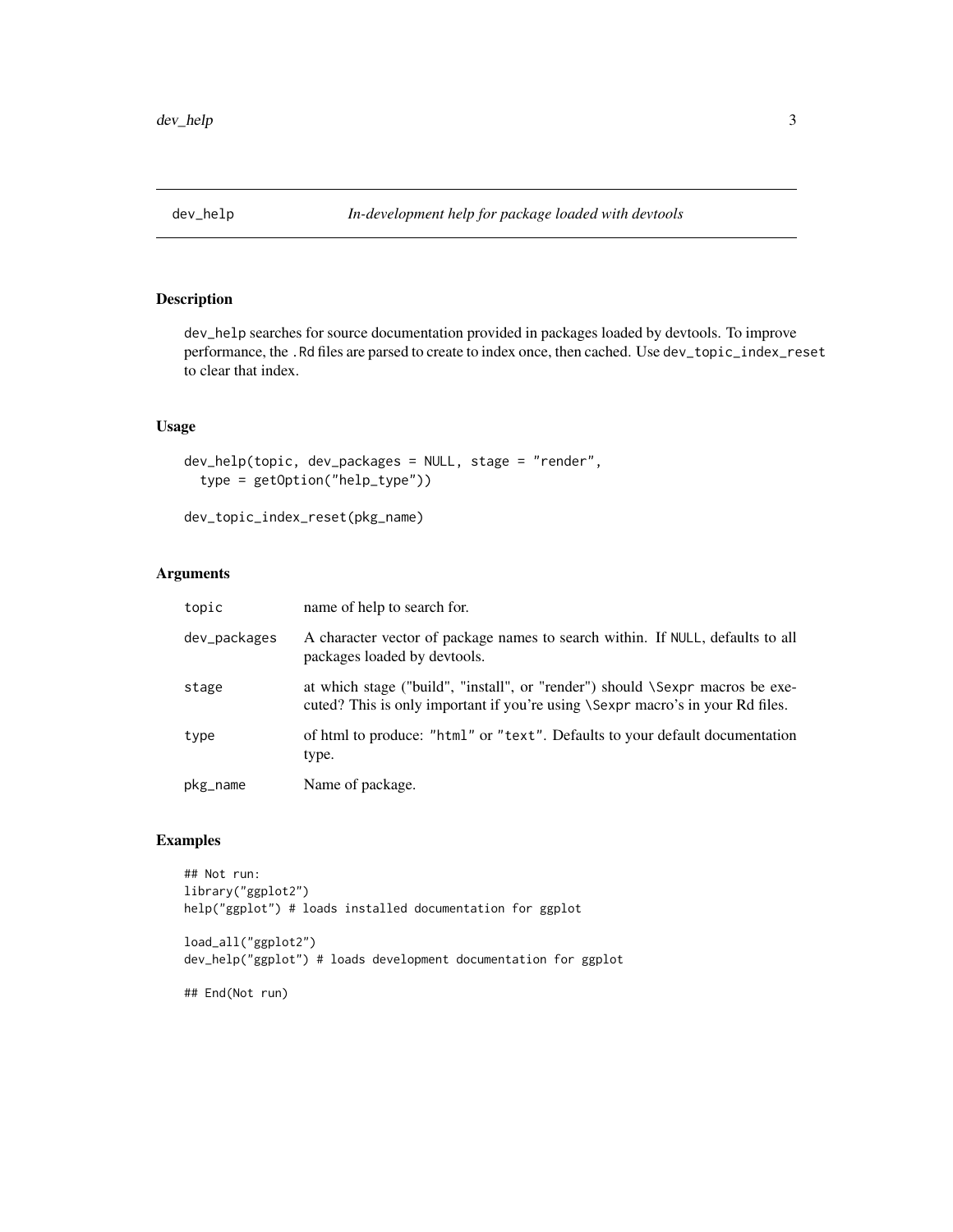The ? and help functions are replacements for functions of the same name in the utils package. They are made available when a package is loaded with  $load\_all()$ .

#### Usage

```
# help(topic, package = NULL, ...)
```
# ?e2

# e1?e2

# Arguments

| A name or character string specifying the package in which to search for the<br>package<br>help topic. If NULL, search all packages. |  |
|--------------------------------------------------------------------------------------------------------------------------------------|--|
| Additional arguments to pass to $utils::help()$ .<br>$\ddots$                                                                        |  |
| First argument to pass along to utils: $\chi$ <sup>'</sup> .<br>e1                                                                   |  |
| Second argument to pass along to utils:: $\chi$ .<br>e2                                                                              |  |

# Details

The ? function is a replacement for  $utils::?()$  from the utils package. It will search for help in devtools-loaded packages first, then in regular packages.

The help function is a replacement for [utils::help\(\)](#page-0-0) from the utils package. If package is not specified, it will search for help in devtools-loaded packages first, then in regular packages. If package is specified, then it will search for help in devtools-loaded packages or regular packages, as appropriate.

#### Examples

```
## Not run:
# This would load devtools and look at the help for load_all, if currently
# in the devtools source directory.
load_all()
?load_all
help("load_all")
## End(Not run)
# To see the help pages for utils::help and utils::`?`:
help("help", "utils")
help("?", "utils")
```
# <span id="page-3-0"></span>4 help has been also been also been also been also been also been also been also been also been also been also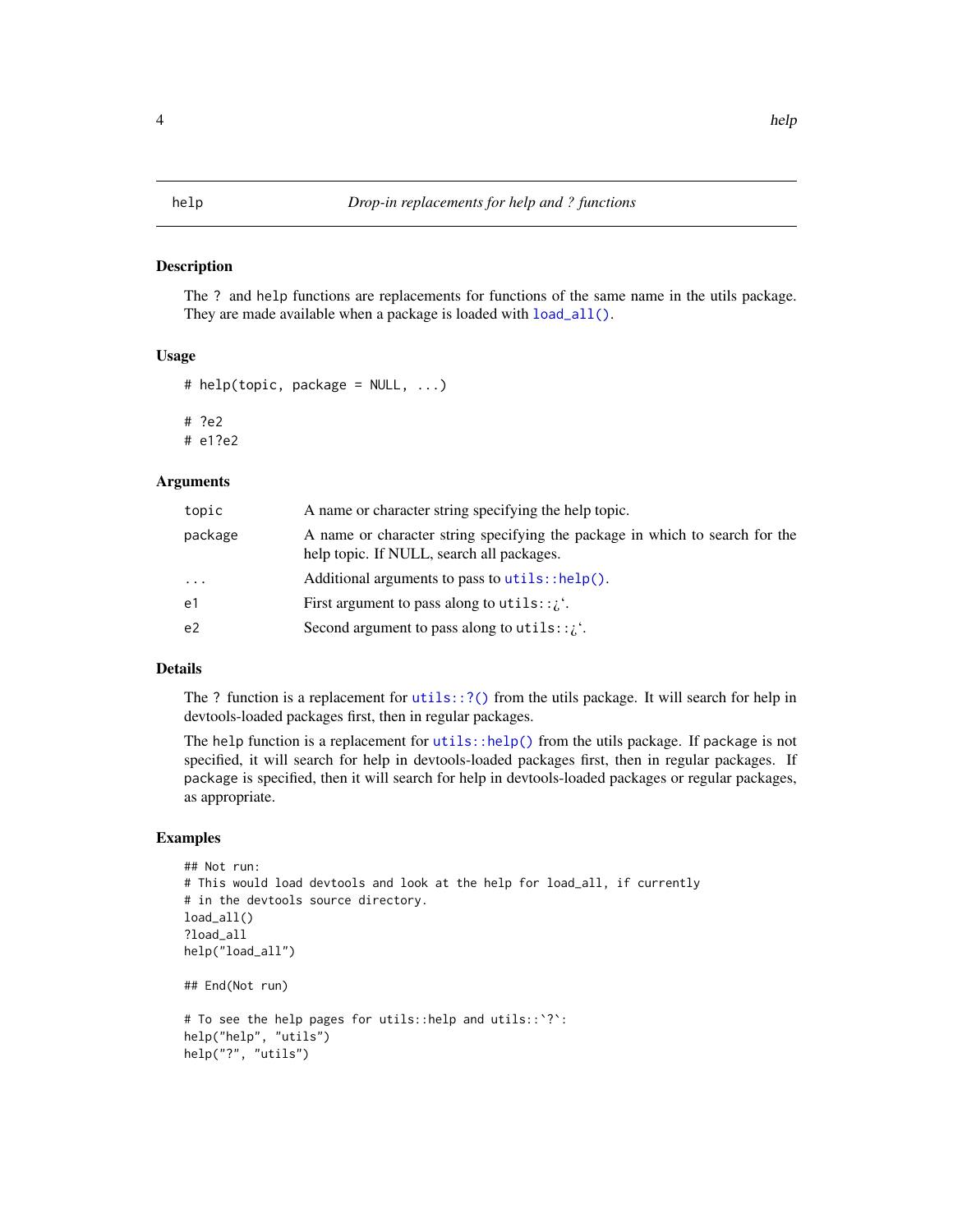<span id="page-4-0"></span>inst 5

```
## Not run:
# Examples demonstrating the multiple ways of supplying arguments
# NB: you can't do pkg <- "ggplot2"; help("ggplot2", pkg)
help(lm)
help(lm, stats)
help(lm, 'stats')
help('lm')
help('lm', stats)
help('lm', 'stats')
help(package = stats)
help(package = 'stats')
topic <- "lm"
help(topic)
help(topic, stats)
help(topic, 'stats')
## End(Not run)
```
inst *Get the installation path of a package*

# Description

Given the name of a package, this returns a path to the installed copy of the package, which can be passed to other devtools functions.

#### Usage

inst(name)

# Arguments

name the name of a package.

#### Details

It searches for the package in . libPaths(). If multiple dirs are found, it will return the first one.

# Examples

inst("pkgload") inst("grid")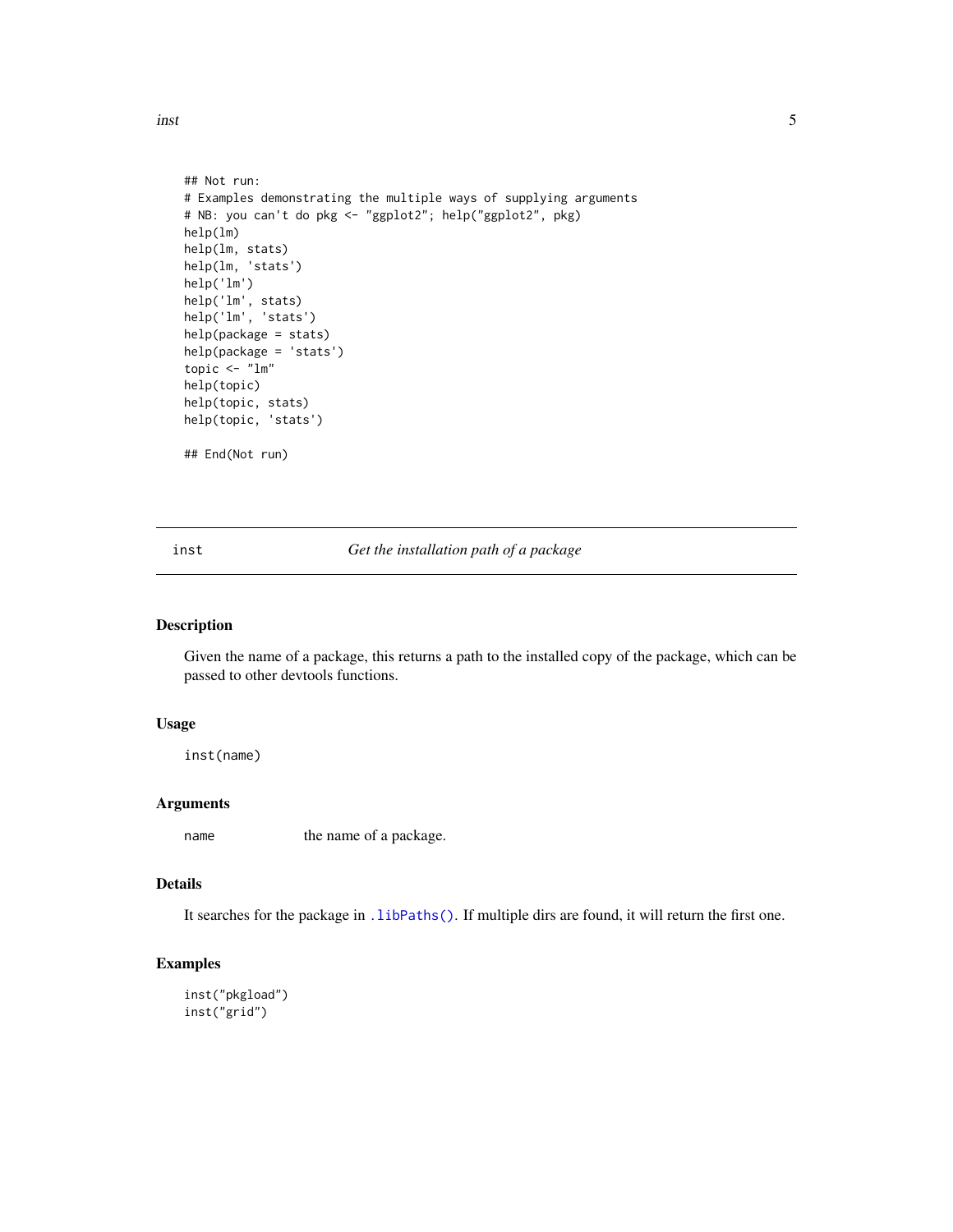<span id="page-5-0"></span>

Returns TRUE or FALSE depending on if the package has been loaded by pkgload.

# Usage

is\_dev\_package(name)

# Arguments

name the name of a package.

<span id="page-5-1"></span>load\_all *Load complete package.*

# Description

load\_all loads a package. It roughly simulates what happens when a package is installed and loaded with [library\(\)](#page-0-0).

# Usage

```
load_all(path = ".", reset = TRUE, compile = NA, export_all = TRUE,
  export_imports = export_all, helpers = TRUE,
 attach_testthat = uses_testthat(path), quiet = FALSE,
  recompile = FALSE)
```
#### Arguments

| path       | Path to a package, or within a package.                                                                                                                                                                                                                                |
|------------|------------------------------------------------------------------------------------------------------------------------------------------------------------------------------------------------------------------------------------------------------------------------|
| reset      | clear package environment and reset file cache before loading any pieces of<br>the package. This is equivalent to running unload() and is the default. Use<br>reset = FALSE may be faster for large code bases, but is a significantly less<br>accurate approximation. |
| compile    | If TRUE always recompiles the package; if NA recompiles if needed (as deter-<br>mined by pkgbuild::needs_compile()); if FALSE, never recompiles.                                                                                                                       |
| export_all | If TRUE (the default), export all objects. If FALSE, export only the objects that<br>are listed as exports in the NAMESPACE file.                                                                                                                                      |
|            | export_imports If TRUE (the default), export all objects that are imported by the package. If<br>FALSE export only objects defined in the package.                                                                                                                     |
| helpers    | if TRUE loads <b>test that</b> test helpers.                                                                                                                                                                                                                           |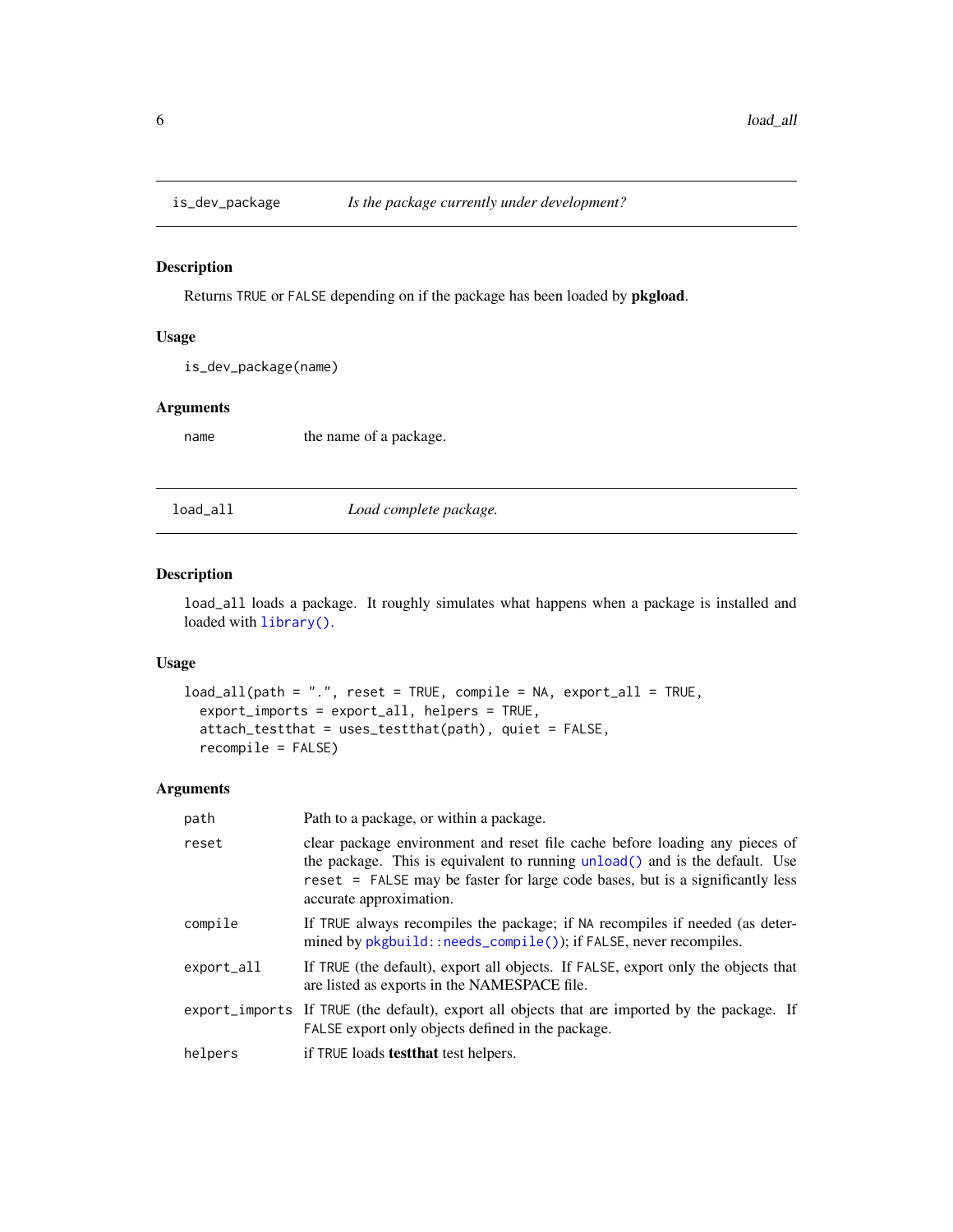#### <span id="page-6-0"></span>load\_all 7

| attach_testthat |                                                                                                                                           |
|-----------------|-------------------------------------------------------------------------------------------------------------------------------------------|
|                 | If TRUE, attach <b>test that</b> to the search path, which more closely mimics the envi-<br>ronment within test files.                    |
| quiet           | if TRUE suppresses output from this function.                                                                                             |
| recompile       | DEPRECATED, force a recompile of DLL from source code, if present. This is<br>equivalent to running pkgbuild::clean_dll() before load_all |

#### Details

Currently load\_all:

- Loads all data files in data/. See [load\\_data\(\)](#page-7-1) for more details.
- Sources all R files in the R directory, storing results in environment that behaves like a regular package namespace. See below and [load\\_code\(\)](#page-7-2) for more details.
- Compiles any C, C++, or Fortran code in the src/ directory and connects the generated DLL into R. See [compile\\_dll\(\)](#page-0-0) for more details.
- Runs .onAttach(), .onLoad() and .onUnload() functions at the correct times.
- If you use **test that**, will load all test helpers so you can access them interactively. devtools sets the DEVTOOLS\_LOAD environment variable to "true" to let you check whether the helpers are run during package loading.

#### Namespaces

The namespace environment <namespace: pkgname>, is a child of the imports environment, which has the name attribute imports: pkgname. It is in turn is a child of  $\leq$  namespace: base>, which is a child of the global environment. (There is also a copy of the base namespace that is a child of the empty environment.)

The package environment <package: pkgname> is an ancestor of the global environment. Normally when loading a package, the objects listed as exports in the NAMESPACE file are copied from the namespace to the package environment. However, load\_all by default will copy all objects (not just the ones listed as exports) to the package environment. This is useful during development because it makes all objects easy to access.

To export only the objects listed as exports, use export\_all=FALSE. This more closely simulates behavior when loading an installed package with [library\(\)](#page-0-0), and can be useful for checking for missing exports.

#### Shim files

load\_all also inserts shim functions into the imports environment of the loaded package. It presently adds a replacement version of system.file which returns different paths from base::system.file. This is needed because installed and uninstalled package sources have different directory structures. Note that this is not a perfect replacement for base::system.file.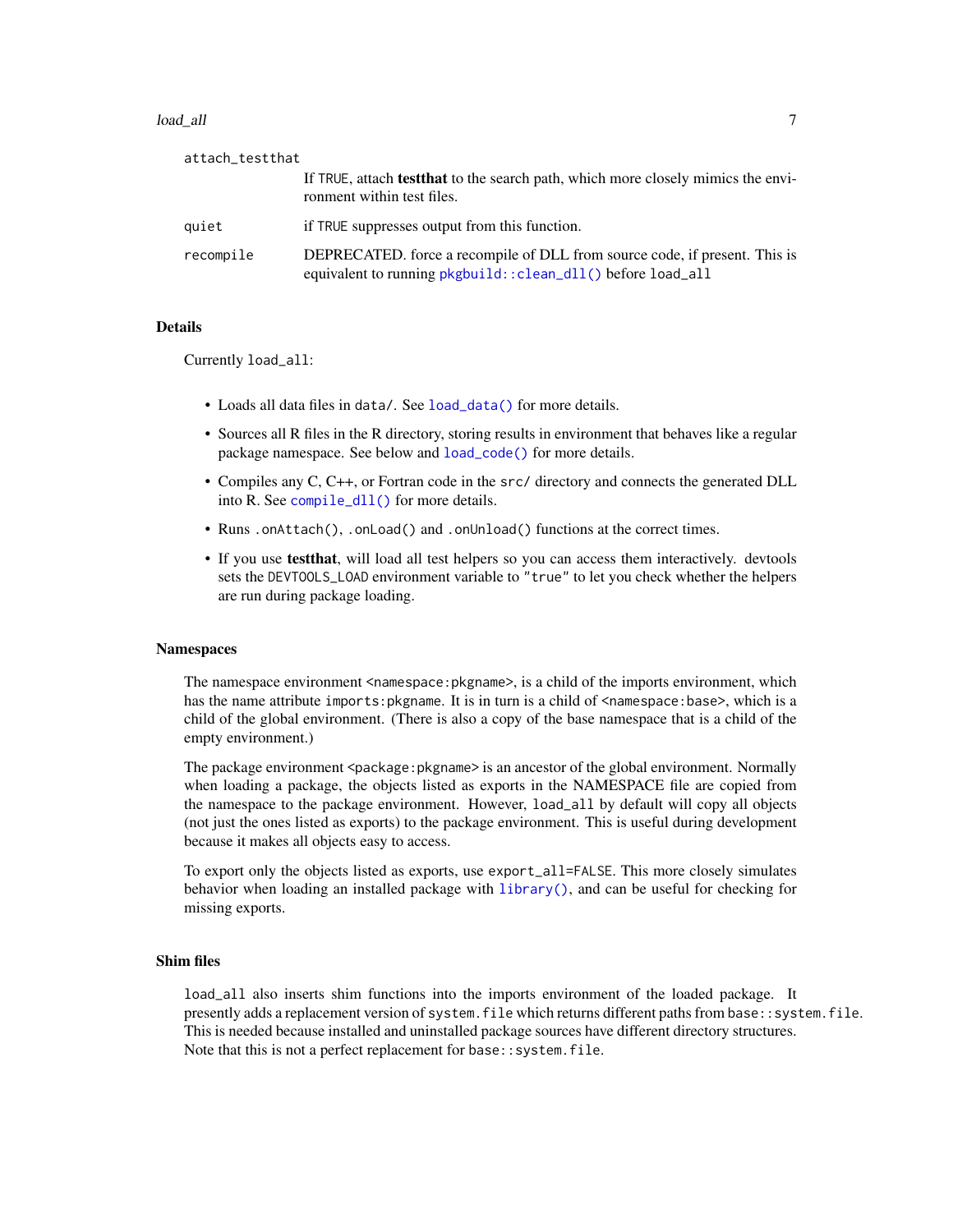# Examples

```
## Not run:
# Load the package in the current directory
load\_all("./")# Running again loads changed files
load_all("./")
# With reset=TRUE, unload and reload the package for a clean start
load_all("./", TRUE)
# With export_all=FALSE, only objects listed as exports in NAMESPACE
# are exported
load_all("./", export_all = FALSE)
## End(Not run)
```
<span id="page-7-2"></span>load\_code *Load R code.*

# Description

Load all R code in the R directory. The first time the code is loaded, . onLoad will be run if it exists.

#### Usage

```
load\_code(path = "."')
```
# Arguments

path Path to a package, or within a package.

<span id="page-7-1"></span>load\_data *Load data.*

#### Description

Loads all .RData files in the data subdirectory.

#### Usage

 $load_data(path = "."')$ 

# Arguments

path Path to a package, or within a package.

<span id="page-7-0"></span>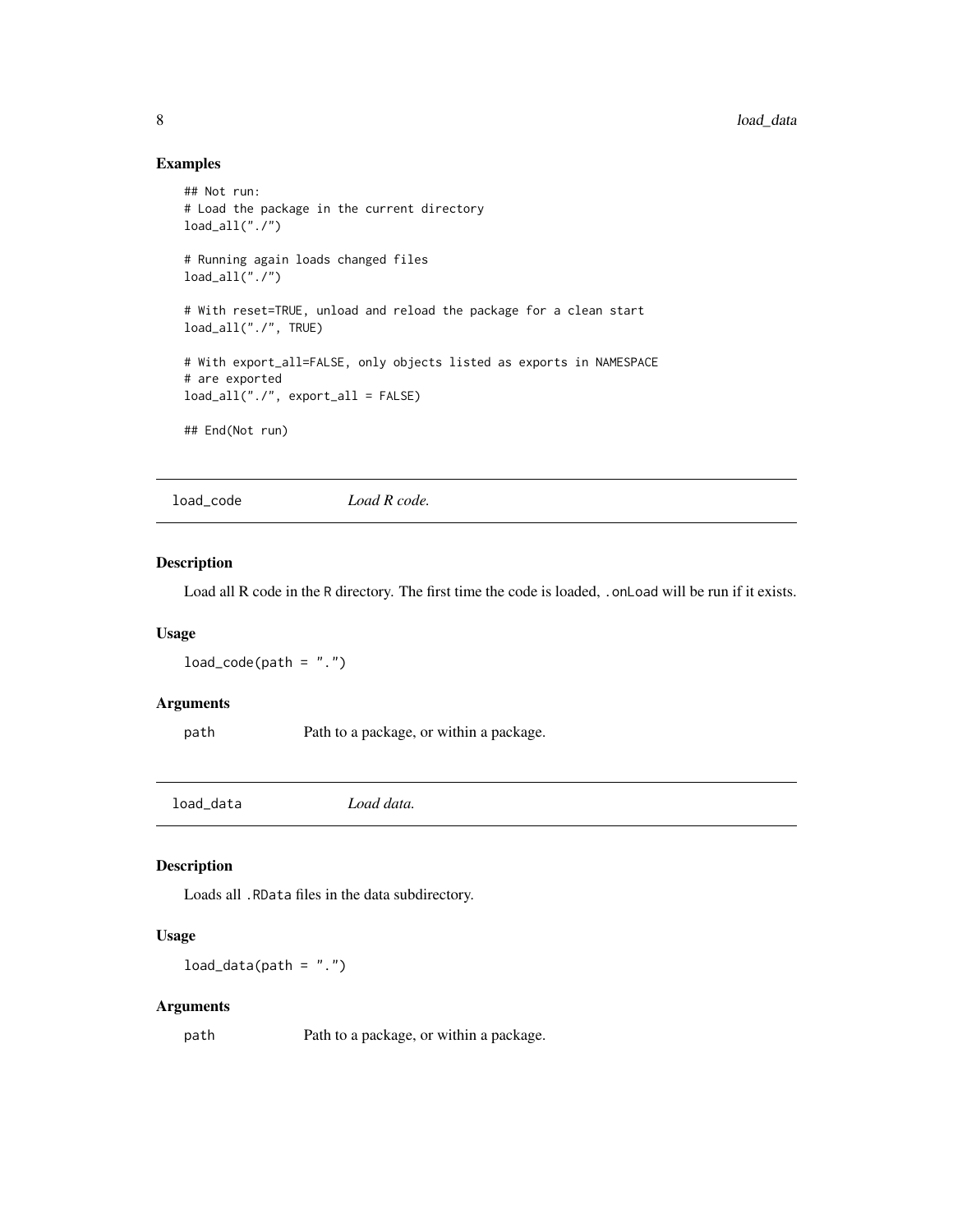<span id="page-8-0"></span>

Load a compiled DLL

#### Usage

 $load\_dll(path = ".'')$ 

# Arguments

path Path to a package, or within a package.

packages *Helper functions for working with development packages.*

# Description

All functions search recursively up the directory tree from the input path until they find a DESCRIP-TION file.

# Usage

```
pkg<sub>-</sub>path(path = ".')
pkg_name(path = "."')pkg_desc(path = ".")
pkg_version(path = ".")
pkg_ns(path = "."')
```
## Arguments

path Path to a package, or within a package.

#### Functions

- pkg\_path: Return the normalized package path.
- pkg\_name: Return the package name.
- pkg\_desc: Return the package DESCRIPTION as a [desc::desc\(\)](#page-0-0) object.
- pkg\_version: Return the package version.
- pkg\_ns: Return the package namespace.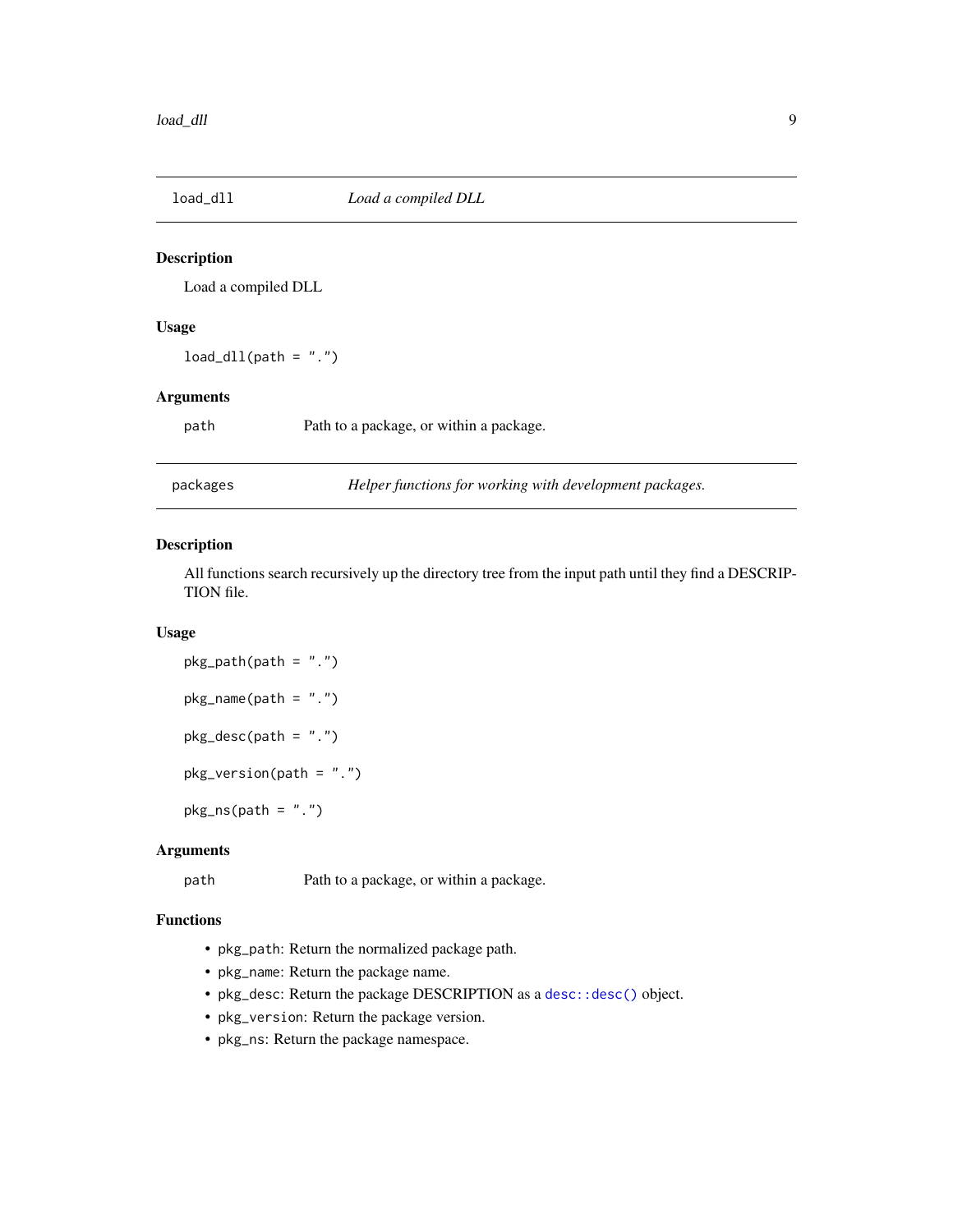<span id="page-9-0"></span>

It always starts by finding by walking up the path until it finds the root directory, i.e. a directory containing DESCRIPTION. If it cannot find the root directory, or it can't find the specified path, it will throw an error.

#### Usage

package\_file $(...,$  path = ".")

## Arguments

| $\cdots$ | Components of the path.                      |
|----------|----------------------------------------------|
| path     | Place to start search for package directory. |

# Examples

```
## Not run:
package_file("figures", "figure_1")
```
## End(Not run)

| system.file | Replacement version of system.file |  |
|-------------|------------------------------------|--|
|             |                                    |  |

# Description

This function is meant to intercept calls to base:: $s$ ystem.file(), so that it behaves well with packages loaded by devtools. It is made available when a package is loaded with [load\\_all\(\)](#page-5-1).

#### Usage

```
# system.file(..., package = "base", lib.loc = NULL, mustWork = FALSE)
```
#### Arguments

| $\cdots$ | character vectors, specifying subdirectory and file(s) within some package. The<br>default, none, returns the root of the package. Wildcards are not supported. |
|----------|-----------------------------------------------------------------------------------------------------------------------------------------------------------------|
| package  | a character string with the name of a single package. An error occurs if more<br>than one package name is given.                                                |
| lib.loc  | a character vector with path names of R libraries. See 'Details' for the meaning<br>of the default value of NULL.                                               |
| mustWork | logical. If TRUE, an error is given if there are no matching files.                                                                                             |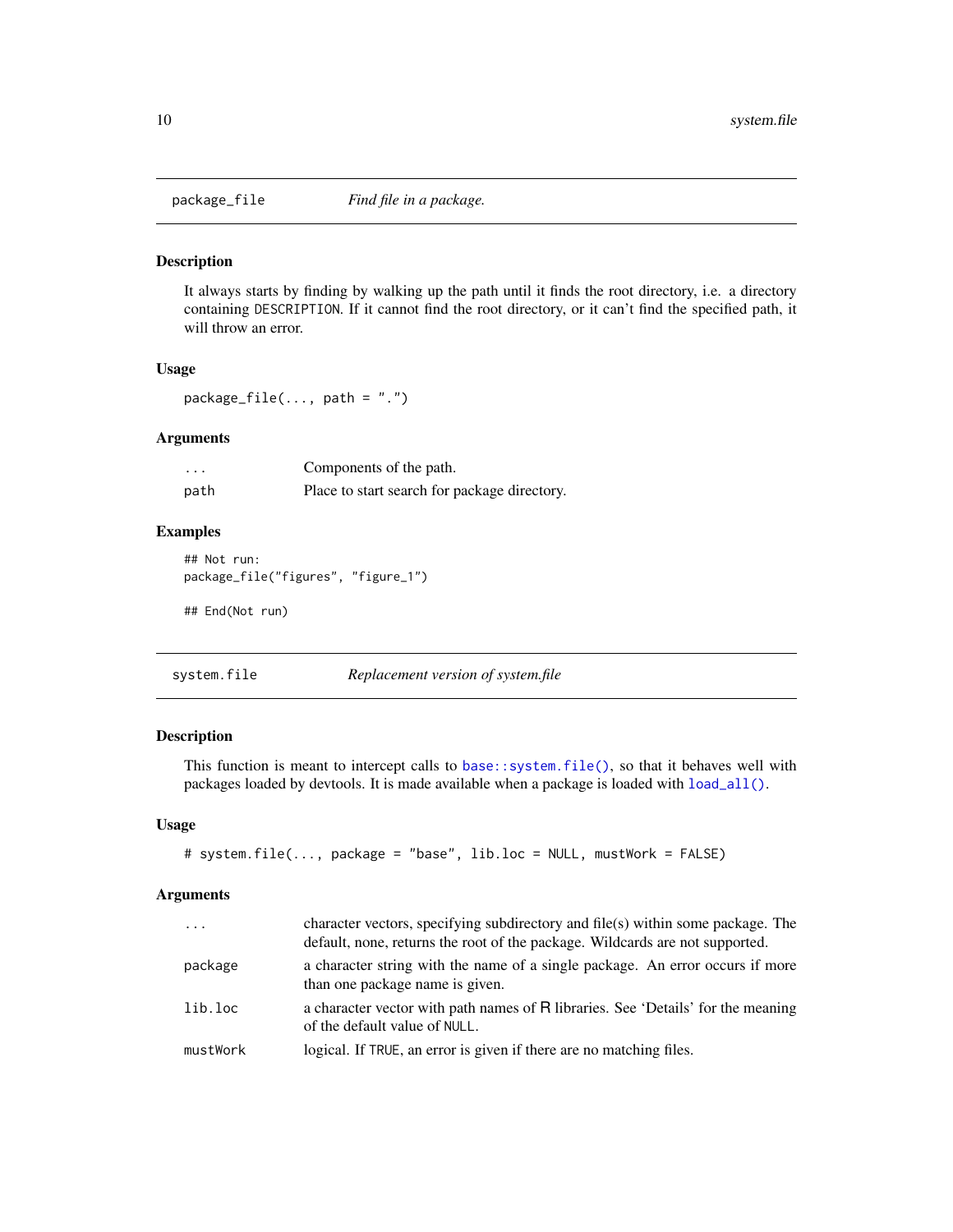#### <span id="page-10-0"></span>unload and the contract of the contract of the contract of the contract of the contract of the contract of the contract of the contract of the contract of the contract of the contract of the contract of the contract of the

# Details

When system. file is called from the R console (the global environment), this function detects if the target package was loaded with  $load\_all()$ , and if so, it uses a customized method of searching for the file. This is necessary because the directory structure of a source package is different from the directory structure of an installed package.

When a package is loaded with  $load\_all$ , this function is also inserted into the package's imports environment, so that calls to system.file from within the package namespace will use this modified version. If this function were not inserted into the imports environment, then the package would end up calling base::system.file instead.

<span id="page-10-1"></span>

unload *Unload a package*

#### Description

This function attempts to cleanly unload a package, including unloading its namespace, deleting S4 class definitions and unloading any loaded DLLs. Unfortunately S4 classes are not really designed to be cleanly unloaded, and so we have to manually modify the class dependency graph in order for it to work - this works on the cases for which we have tested but there may be others. Similarly, automated DLL unloading is best tested for simple scenarios (particularly with useDynLib(pkgname) and may fail in other cases. If you do encounter a failure, please file a bug report at <http://github.com/r-lib/pkgload/issues>.

#### Usage

```
unload(package = pkg_name(), quiet = FALSE)
```
#### Arguments

| package | package name.                                 |
|---------|-----------------------------------------------|
| quiet   | if TRUE suppresses output from this function. |

#### Examples

```
## Not run:
# Unload package that is in current directory
unload()
```

```
# Unload package that is in ./ggplot2/
unload(pkg_name("ggplot2/"))
```

```
library(ggplot2)
# unload the ggplot2 package directly by name
unload("ggplot2")
```
## End(Not run)